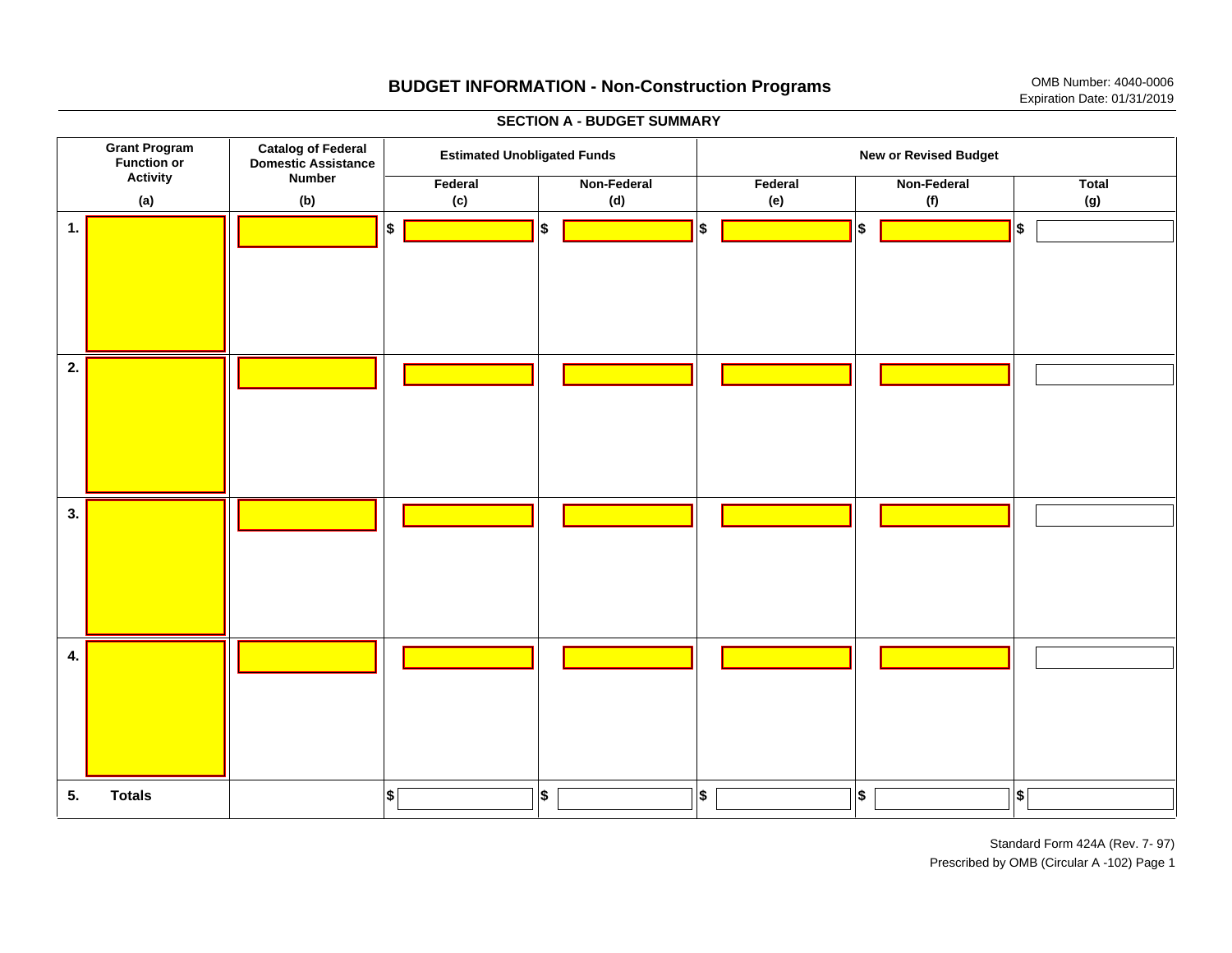Close Form

 $\boldsymbol{\mathsf{x}}$ 

Previous **Next** 

## **SECTION B - BUDGET CATEGORIES**



Prescribed by OMB (Circular A-102) Page 1A